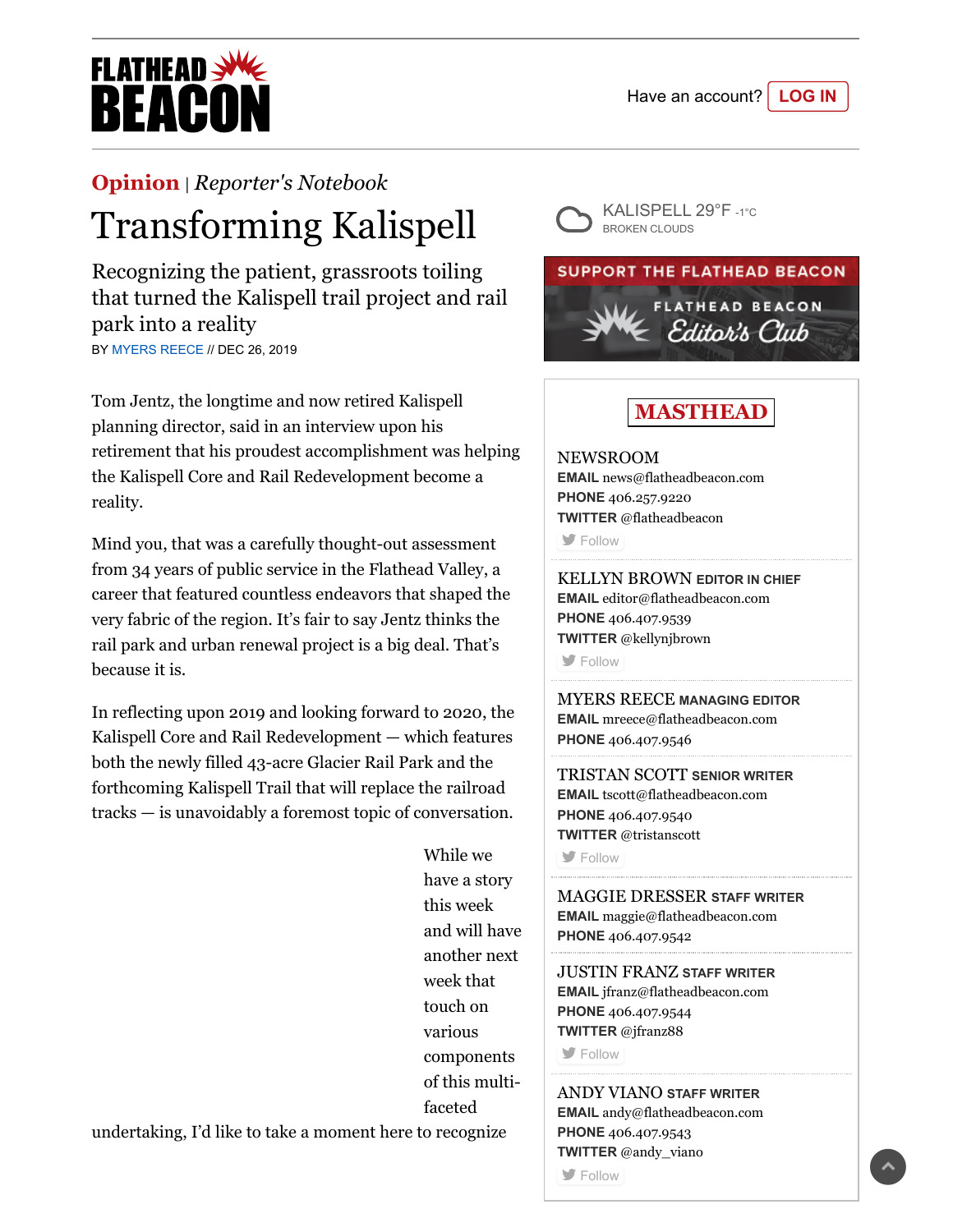the patient, grassroots toiling that transformed a concept, at one time akin to a pipe dream, into a reality taking shape before our eyes.

In the journalism business, we write stories about ideas big and small that meet a wide variety of fates. Many never get off the ground. Others launch but get stalled along the way. The larger ambitions are inherently prone to a series of ups and downs, victories and setbacks, twists and turns. Few with the scope of this project achieve the ultimate triumph of ribbon cutting.

The Beacon has written about the core redevelopment and rail park concept for most of the newspaper's existence, and to track its evolution from community conversations to grant funding to groundbreaking has been a refreshing exercise in documenting the power of collaborative hard work and relentless optimism.

Yet, the decade we've covered it is but a small piece of the project's historical pie. As Jentz and others have noted, Kalispell had been hoping for such a rail-to-trail makeover for decades, while business leaders were simultaneously seeking a rail-served industrial park in the valley. A lot of stakeholders saw vast potential, so imagine this — they got together, worked as a diversely sprawling team and made it happen.

Jentz is giddy about the amount of potential investment over the next five years along the trail corridor, based off the interest he heard through his job and his professional expertise. Since that part of the conversation was off the record, I won't divulge the precise figure, but it's the type of eight-figure money that can impact the very character and trajectory of a town.

Clearly, Jentz's optimism about the project hasn't waned since he told the Beacon in January 2018: "This will be a truly transformative project." Officials with Montana West Economic Development are similarly bullish about investors lining up in 2020 and beyond.

The transformation of railroad industrial hubs into modern urban centerpieces with trails, parks and development is a model with an extensive and evergrowing track record across the country, especially effective in industry-transitioning areas like ours where visitors and residents alike increasingly seek outdoorlifestyle amenities.